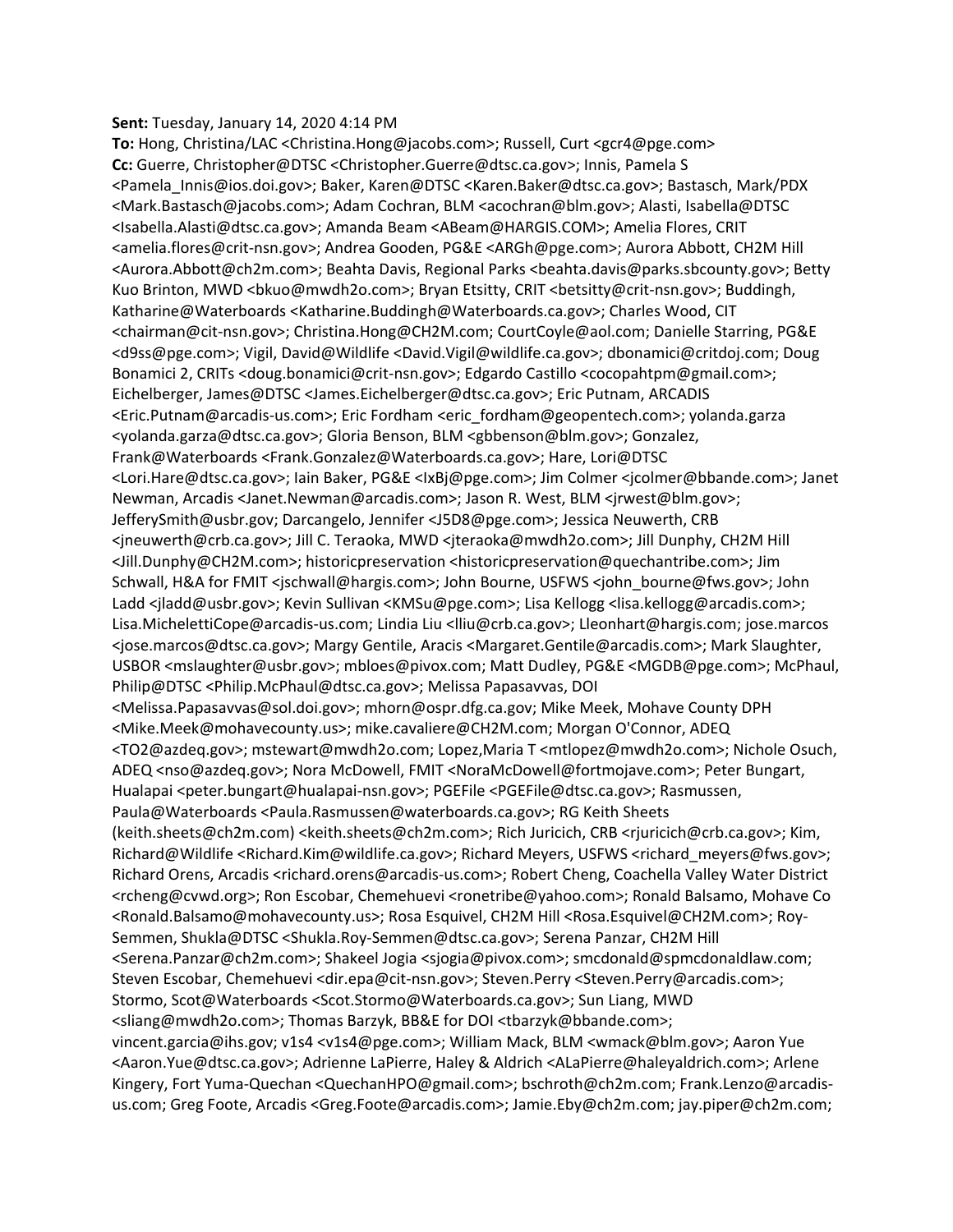Mickey Chaudhuri, MWD <mchaudhuri@mwdh2o.com>; Myers, Perry@DTSC <Perry.Myers@dtsc.ca.gov>; PGEFile <PGEFile@dtsc.ca.gov>; ericrosenblum <ericrosenblum@hotmail.com>; meggers <meggers@eggersenv.com>; prucha <prucha@integratedhydro.com>; sandra.flint@hdrinc.com; Anthony Madrigal, Jr., 29 Palms <Amadrigal@29palmsbomi‐nsn.gov>; Antoinette Flora, CRIT <aflora@critdoj.com>; Blake Watahomigie, Hualapai <bwatahomigie@hualapai-nsn.gov>; calisay17@hotmail.com; Carrie Imus, Hualapai <cimus@frontiernet.net>; Chase Choate, Quechan <c.choate@quechantribe.com>; christopherharper <christopherharper@fortmojave.com>; cocotcsec@cocopah.com; Granthum Stevens, CRIT <Granthum.stevens@crit‐nsn.gov>; Johnny Hill, Jr., CRIT <Johnny\_hilljr@yahoo.com>; Johnson "JD" Fisher, CRITs <jd.fisher@crit‐nsn.gov>; Jolene Marshall, Hualapai <jmarshall@hualapai‐nsn.gov>; Justin Brundin, Cocopah <br/> <br/> //>  $\leq$  Cocopah.com>; Keith Moses, CRIT <<br/>Keith.Moses@crit-nsn.gov>; LindaOtero@FortMojave.com; Lyndee Hornell, Hualapai <lhornell@ymail.com>; Manfred Scott, Quechan <scottmanfred@yahoo.com>; Sullivan, Michael J <michael.sullivan@csun.edu>; Rena Van Fleet, CRIT <rena.vanfleet@crit‐nsn.gov>; Richard Powskey, Hualapai <rpowskey@hualapai‐nsn.gov>; rloudbear@critdoj.com; Roland Ferrer, Torres‐Martinez <RFerrer@tmdci‐nsn.gov>; ShanLewis@fortmojave.com; Williams, Timothy@CDSS‐Import <timothywilliams@fortmojave.com>; Toni Carlyle, CRIT <Toni.Carlyle@CRIT‐NSN.gov>

**Subject:** [EXTERNAL] RE: NOISE‐2 Compliance ‐ Request for a waiver of a sound barrier at MW‐Z

## Christina and Curt,

DTSC has completed our review of PG&E's December 2, 2019 request for a waiver of a sound barrier at the MW‐Z location as required under the adopted SEIR NOISE‐2 Mitigation Measure due to the expected noise levels during well installation. Since the December 2, 2019 request, DTSC has met with PG&E and the Tribes to explore other options for a safe and effective noise barrier as an alternative to the pre‐ casted sound panels as described by Cascade. As noted, Cascade has reservations to the use of the sound panels due to safety concerns. In more recent discussions, the most viable option, from a safety standpoint, was the use of stacked shipping containers. While the use of stacked shipping containers was acceptable by Cascade for safety, that was not a preference expressed by the Fort Mojave Indian Tribe during the site walk with PG&E and Tribal representatives on January 6, 2020. Tribal representatives concurred with the Fort Mojave Indian Tribe that the preference is to waive the use of sound barrier over the aesthetic impacts and potential additional footprint of using containers as sound barriers.

Since the application of NOISE‐2 mitigation measure at this location was specifically for the protection of the Tribal resource near that area, DTSC will give deference to the Tribes' preference and waive the necessity of a noise barrier for the drilling of MW‐Z. This waiver, however, is limited only to the drilling, installation and development of well MW‐Z and should not be construed as a waiver of any other mitigation measure requirements applicable for this activity and at this site. The necessity of using noise barriers should continued to be evaluated on a case‐by‐case basis.

As a result of agreeing to a waiver to the use of noise barrier for the drilling, installation and development of MW‐Z, DTSC also agrees to suspending noise monitoring at this location during well installation except for one noise sample to be taken during the maximum noise output of the drill rig to document the representative maximum noise level of the well installation activity. The result of this noise measurement should be reported in the appropriate monthly report following the completion of monitoring wells at the MW‐Z location.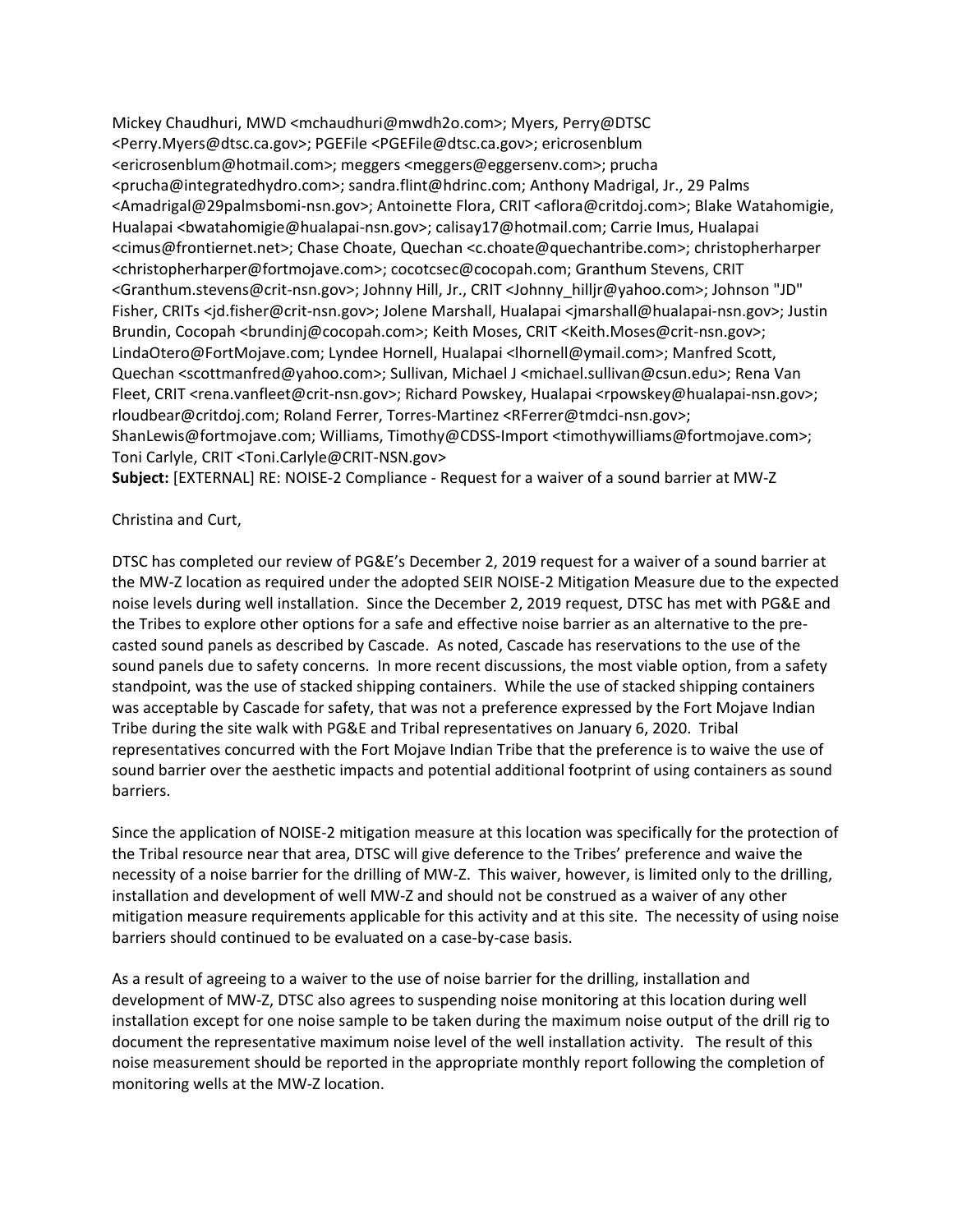If you have any questions regarding this waiver and DTSC's direction regarding the drilling of MW‐Z wells, please feel free to contact me.

Regards,

Aaron Yue Project Manager Department of Toxic Substances Control Office of Geology

**From:** Hong, Christina/LAC <Christina.Hong@jacobs.com> **Sent:** Monday, December 2, 2019 10:16 AM **To:** Yue, Aaron@DTSC <Aaron.Yue@dtsc.ca.gov> **Cc:** Guerre, Christopher@DTSC <Christopher.Guerre@dtsc.ca.gov>; Innis, Pamela S <Pamela\_Innis@ios.doi.gov>; Baker, Karen@DTSC <Karen.Baker@dtsc.ca.gov>; Russell, Curt <gcr4@pge.com>; Bastasch, Mark/PDX <Mark.Bastasch@jacobs.com> **Subject:** NOISE‐2 Compliance ‐ Request for a waiver of a sound barrier at MW‐Z

Hello ‐

PG&E is requesting a waiver of a sound barrier at the drilling location of MW‐Z due to concerns for safety. This drilling location is approximately 130‐150 feet from the edge of the closest Topock maze, and is at a lower elevation than the maze. Due to its proximity, PG&E conducted a short-term premobilization sound test with the drill rig engine at rated load to assess potential compliance with NOISE‐ 2. A total of six sound level measurements (M1 to M6) were collected on Saturday 11/16/19 (see  $1<sup>st</sup>$ pdf). Sound level measurements were plotted versus distance from the well location (see 2<sup>nd</sup> pdf). A sound level of 71 dBA was measured at about 103 feet from the well location and sound levels are projected to exceed the County standard of 65 dBA at the approximate edge of the closest Topock maze. Therefore, unless MW‐Z is relocated, a sound barrier is anticipated to be required to comply with NOISE‐2.

For this location, Cascade has proposed a NOISE‐2 compliant sound barrier that can withstand the maximum wind speed of 89 miles per hour registered at the nearby IM3 weather station during the last wind storm at the site on October 9-10, 2019. See the 3<sup>rd</sup> pdf for detailed information about the sound panels. These modular panels are approximately 8 feet wide and 24 feet tall. Each panel has a pre‐cast, 5‐feet by 5 feet, concrete footing. Due to their large size and heavy weight, these panels can only be installed and removed by the supplier, i.e., Cascade cannot maneuver the panels with their own staff.

PG&E and Cascade have the following safety concerns about these panels:

- 1. Although the sound panels are rated for a wind speed of 105 miles per hour, if these panels were to be dislodged during drilling, they can hit and damage the drill rig and harm the drill crew,
- 2. If these panels were to be dislodged, they can hit the traveling public and may cause property and/or bodily injuries,
- 3. If these panels were to be dislodged, they can fly into the nearby maze and cause damage to cultural resources, and